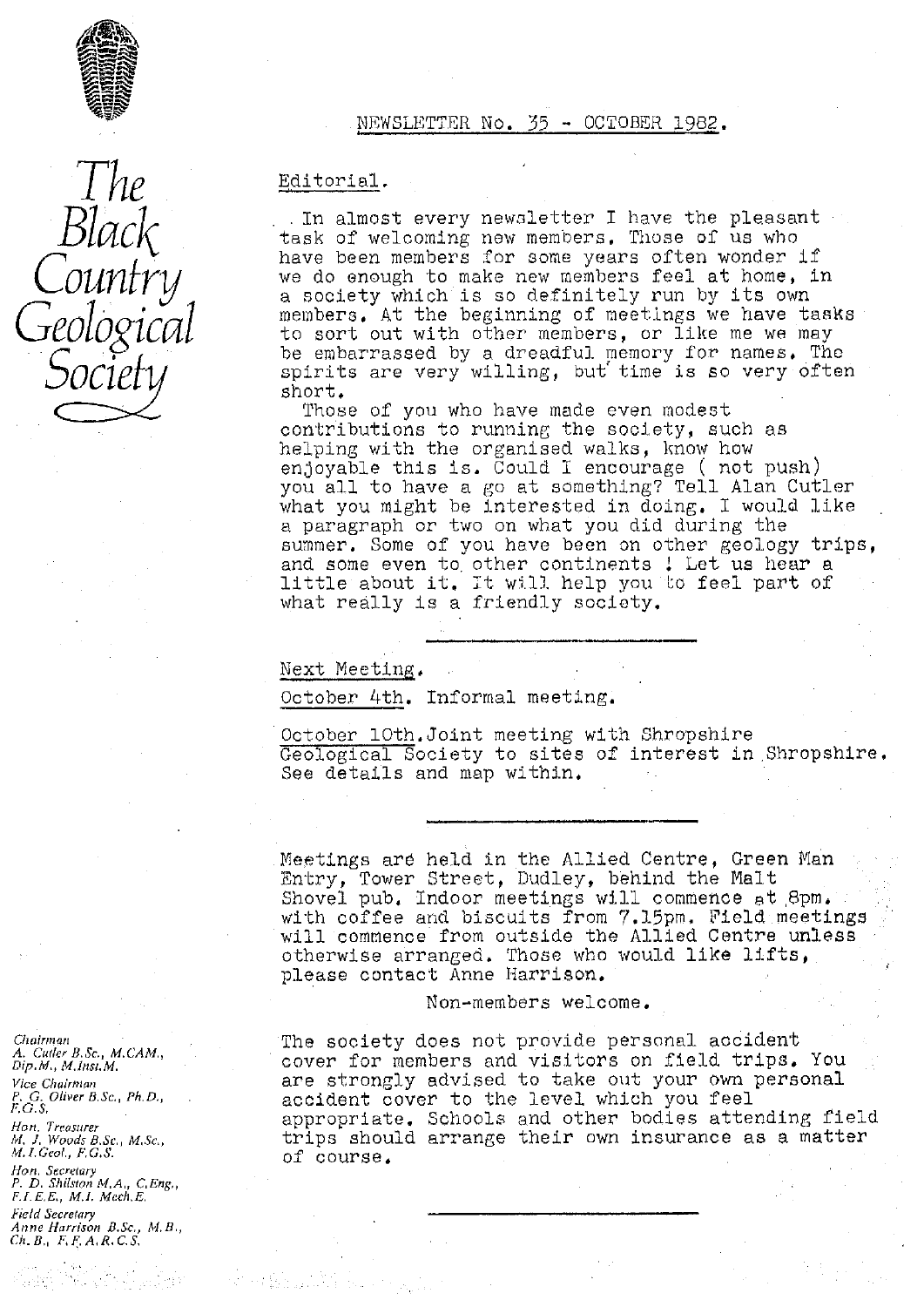#### Programr e .

October 4th. Informal meeting.

October 10th. Joint field trip. with Shropshire Geological Society. Meet at Forest Glen, SJ 635093 next to the Wrekin. See map page.

To study the exposures in the Ercall quarry complex  $-$ Uriconian, Wrekin quartzite, rhyolite, intrusions and faults. A mapping project is at present being completed by the Shropshire society of this area. Pub lunch at **12,30.** At the Huntsman, Little Wenlock. Please bring a packed lunch. 1.30pm. A study of the Onny Valley soction near Craven Anna, mainly Ordovician. 4pm.approx , finish,

November, Coming shortly.

December 6th. "Glacial deposits". Lecture by Mr. Edward Francis of Keele University,

January loth: 1983, "From the Petrified Forest to Death Valley and Yosemite". A lecture about the geology and scenery of south west U.S.A. by Mr.W.G.Hardie, senior lecturer at Birmingham University. Slides taken on the Geologists' Association 1981 excursion,

#### Evening field trip to Kinycr .

### June 21st.

. Kinver Edge is an 'escarpmen<sup>t</sup>. formed of rocks from the Bunter Series; the oldest rocks from the Triassic Period. The escarpment consists of a thick layer of Lower Mottled Sandstone overlain by a thin layer of Bunter Pebble Beds, The Lower Mottled Sandstone is bright red in colour with occasional streaks of yellow, and consists of fine grained sandstone with local marly bands. The sandstone contains well rounded, wind polished quartz grains. There are also

small amounts of mica and feldspar. The Lower Mottled Sandstone is thought to have been deposited as dune sand. The orientation of the dips and cross-strati icat;on suggests that the prevailing winds blew from the east.

The field trip began in the car park at Mill. Lane where the Lower Mottled Sandstone is exposed. The red colour of the rock is unmistakable, and with some effqrt we convinced ourselves that we could see *yellow* streaks. However, crossstratification was visible there only with the eye of faith, From. Mill Lane we walked. towards Kinver Church, At the side of the road is an exposure of Bunter Pebble Beds. These beds are dull reddish-purple in colour and consist at this point of pebbles which are about 1 inch in diameter, The commonest pebbles are quartzite and quartz, and are characteristic of pebbles deposited by the "Budleighensis" river.

We then visited the cave dwellings of Holy Austin Rock, which were carved in the soft easily workable Lower Mottled Sandstone, and were inhabited until the early 1950's, An average cave dwelling at Holy Austin rock was quite sophisticated and consisted of at least two rooms. Additional features included small niches carved cut <sup>o</sup>f the rock to serve as cupboards, windows,, doorways and chimney stacks. By the nineteenth century. brick walls had been added to enlarge and improve the dwellings,. The inhabitants were obviously proud of their homes and carefully cultivated small gardens, in spite of the difficulties imposed by lack of space and only poor quality thin top soil. It was the custom to whitewash or plaster the inner walls but this has now disappeared. On some of the ceilings it is possible to see the cross-stratification of the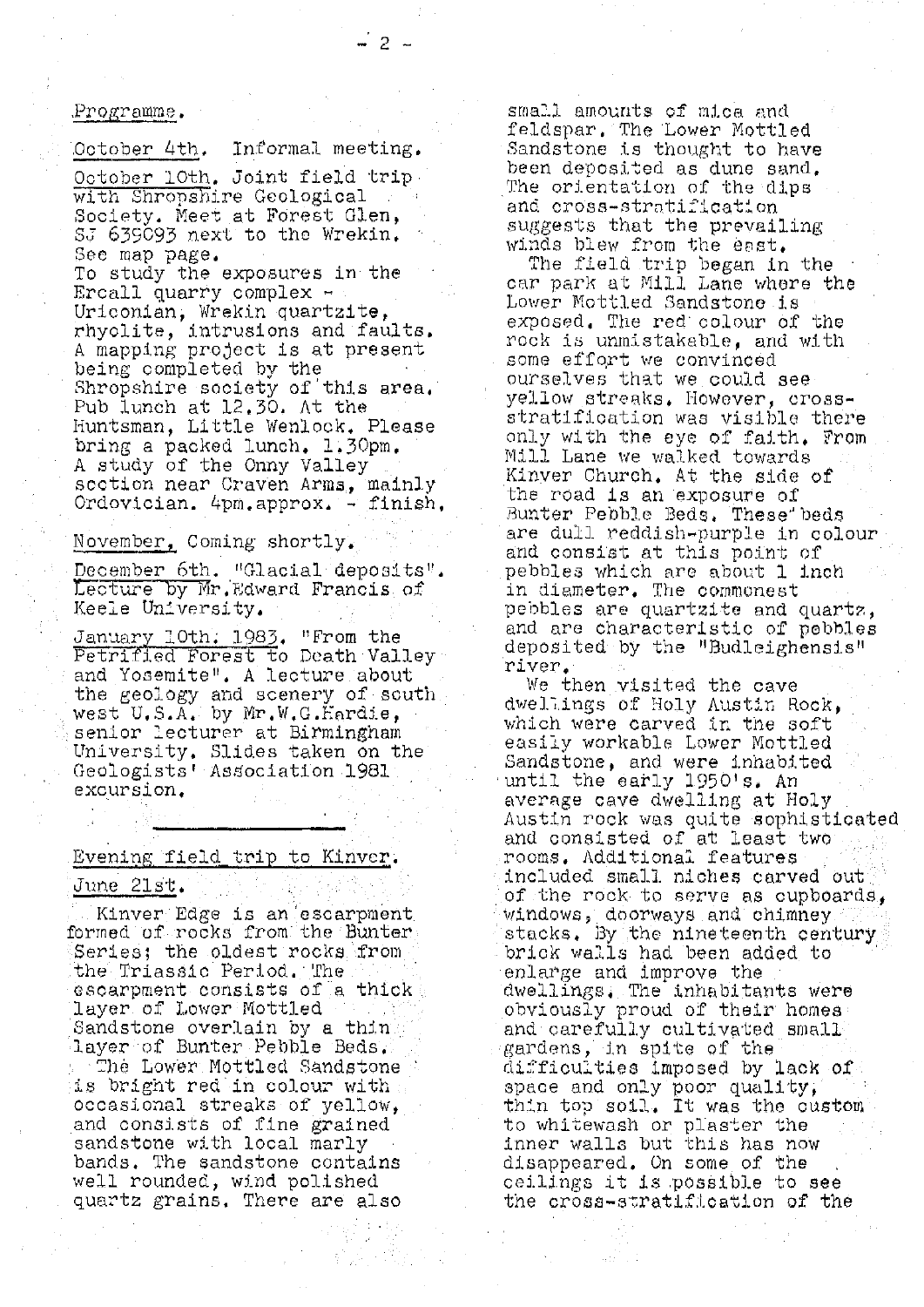sand dunes.

We were particularly fortunate when we visited Holy Austin Rock, since members of the Youth Opportunities Programme have been clearing the site this summer. Removal of surface debris and undergrowth has revealed cast-iron grates, quarry tiled floors and even gas pipes. The rock dwellings of Kinver were obviously not just glorified caves.

By now the light was failing fast and.a rainy day was turning into a misty night. We walked on to Kinver Edge itself. There' was no time to see where

ie Bunter Pebble Beds join the Lower Mottled Sandstone, but we dideget glimpses of the scree formed by erosion of the Bunter Pebble Beds. Kinver. has been a favourite spot for day trippers ever since 1901 when the Kinver Light Railway was opened. The Bunter Pebble Beds are only a few feet thick and the constant tramp of tourists' feet together with natural, erosion may soon destroy the pebble beds to such an extent that the Lower Mottled Sandstone will be  $\cap$  posed to the elements. . apid weathering of the sandstone could drastically alter the appearance of the Edge within a relatively short time.

I have always believed that geology and industrial archaeology go hand in hand.' *Alan* Cutler and Mr.D.M.Bills proved the point when they jointly led. this trip. The information provided by each individual was fascinating but the evening really came to life when they discussed various problems together. As an example of this discussion; why were the inhabitants able to live in such comfort in

rock dwellings? Surely the rooms would have been damp. The answer is of course that the Bunter' Pebble Beds are relatively impermeable to water. Thus they protect not only against erosion but also against damp houses. Our thanks go to both leaders for a superb evening.

#### Anne Harrison.

# Twenty fifth anniversary of Wrens Nest National. Nature Reserve.

Wrens Nest was declared Britain's first geological National Nature Reserve at the end of 1956 in , recognition of its international importance to Silurian stratigraphy and palaeontology, Mons Hill was incorporated into the reserve in 1957 *and the* events attracted widespread publicity.

In the autumn of 1967 two geological trails were formally. opened by the Mayor of Dudley, and Professor Shotton addressed the gathering on the importance of the geological features. A comprehensive trail guide was published at this time, establishing another "first", and is now something of a collector's item.

Instability of the underground workings subsequently led to the two trails becoming unsafe in places, and these were replaced by a new trail described in the current trail guide. A geological handbook was published in 1978 which also describes the new sections replacing the original type sections of Butler. The safety of the underground workings. has led to considerable problems 'in the management of the reserve. Dudley N.B.C. the actual landowners. are anxious to make the site safe in view of the local housing, but many of the remedies suggested are at variance with the geological needs, and therefore certain aspects of the reserve have been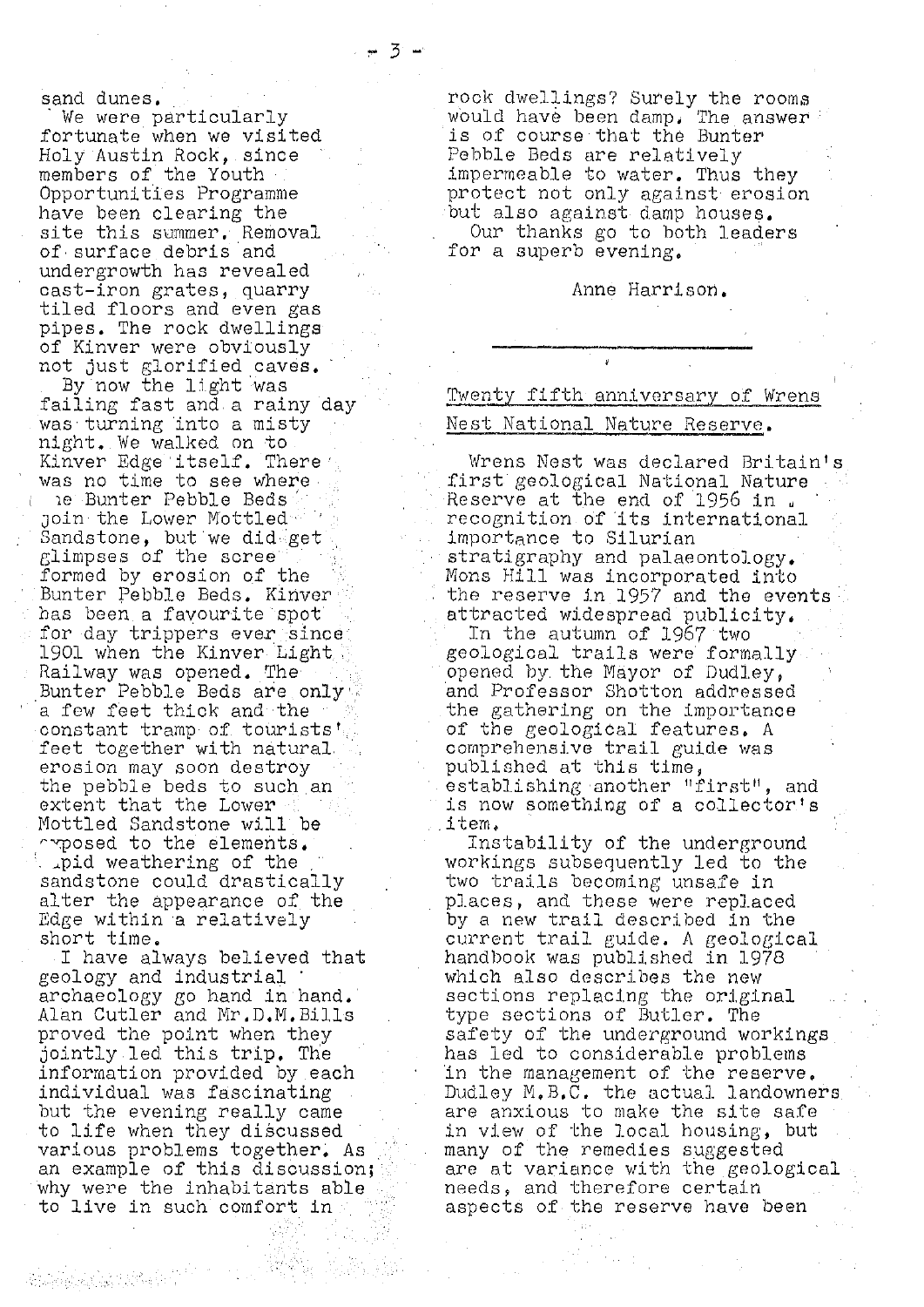allowed to decline. It was hoped that a special exhibition or event could be organised to mark the occasion, but. sadly the Nature Conservancy Council's resources are so depleted that at present the idea has had to be abandoned.

Alan Cutler.

 $4.1$ 

#### Msior blunder at Wrens Nest.

In March this year maintenance work was commenced at Wrens Nest by Dudley M.B.C. on behalf of the Nature Conservancy Council. A BCGS member noticed that crushed limestone was being used to. rebuild steps on the eastern side of the hill and alerted th<sup>e</sup> committee. Subsequent inspection coupled with the ominous presence of tractor treadmarks'from the road led to the conclusion that our worst fears were. justified, in that imported • material was being used. NCC was quickly informed that Wenlock limestone from Farley quarry, Much Wenlock, was being imported!

This was the worst material that could be used, since it is indistinguishable .from Dudley limestone. NCC have warned that all geologists applying for permits to work. on fossil faunas will have to bo notified that scree collections are no longer, valid for research. We hasten to add that this is no excuse for hammering the rock exposures, and that scree material will still be more than adequate for schools and general purpose collecting.'

<sup>N</sup>CC officers expressed their thanks for our prompt observation and action,

## Alan Cutler.

Welcome to New Membors.

Jim Workman of Sedgley, Sally Purnell of Dudley,

#### Enquiry at Charmouth  $\sim$  conclusion.

The inspector's report concluded that there was insufficient evidence that fossil collectors had a material effect. on erosion. Licensing as proposed by the council was likely to be unenforcible, and unlikely to reduce the numbers of people scaling cliffs. The .order was not confirmed.

## Black Country Geological Society Christmas Cards.

The 1982 Christmas card depicts Cresswell.'s open works in the Thick Coal at Dudley in 1894. It is complementary to last year's oard as the original was. drawn on the occasion of the visit of the British Association for the Advancement of Science.  $\mathbb{Z}$  The illustration is reproduced in its original black and white form on top. quality board, size  $8^{n}$   $\times$  5<sup>t</sup>

The price for a dozen including envelopes is £2.50. Single cards are 25pence each. We still have some of the 1981 cards available at the same price. These depict the British Association visit to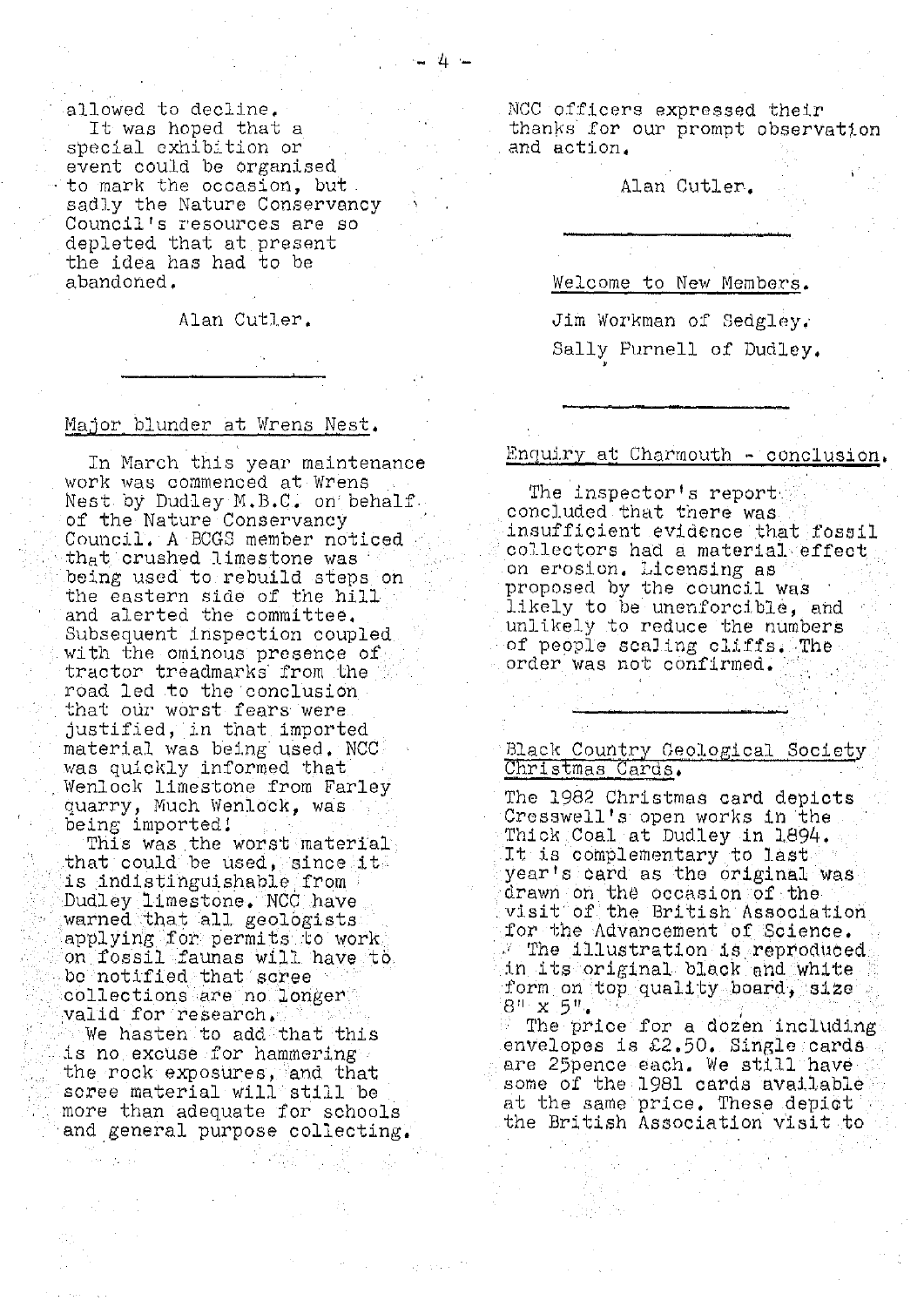the Dudley caverns. There was much evidence here<br>The cards will be the too of work to improve the noo Social and the December<br>meeting. They may also be

Doulton's Claypit has often interesting as no-one had been<br>en included in the society's here before. been included in the society's<br>field trips, but they have field trips, but they have We walked further into the never embraced Saltwells wood. We woods along the route of an never embraced Saltwells wood. woods along the route of an old<br>So a pleasant woodland stroll mineral railway until we neared with the promise of some "new" . the western boundary. Here exposures not normally visited . "Typsyford Brook" has out a for an evening walk. In fact and Brook in the middle of the woods.<br>much of the route is that used a limithe ravine are the only known much of the route is that used In the ravine are the only known<br>for the walks for the public. Westerly dipping beds in the r the walks for the public. westerly dipping beds in the westerly dipping beds in the We started at Doulton's Claypit. Netherton Anticline. Sadly l We started at Doulton's Claypit, Netherton Anticline. Sadly leaf<br>looking first at the lowest beds over and gradually sinking sun looking first at the lowest beds cover and gradually sinking sun visible in the Lower Coal and meant that we had to descend to Measures near the spring in the stream level to see them, but<br>western side of the pit. They there were a few disbelievers western side of the pit. They  $\cdots$  there were look deceptively like rocks of  $\cdots$  even then. look deceptively like rocks of<br>Downtonian age but are Downtonian age but are we turned northwards along the classified as Coal Measures edge of the woods to a point classified as Coal Measures edge of the woods to a point<br>because of the presence of coal adjacent to the new enterpri because of the presence of coal • : adjacent to the new enterprise<br>streaks. Some calcite veining \* \* zone. In this part of the wood streaks. Some calcite veining enterprise in this part of the woods was also evident. probably was also evident, probably . there are a great many circular associated with an east-west . depressions. They are remains o fault traversing the pit. ( ) old workings, some for coal and We carried on to the bottom of others for clay. Before the we carried on to the bottom of a others for clay. Before the<br>the pit, crossing the stream and a industrial revolution iron stone<br>walking to the eastern end of the a was also dug from beneath the walking to the eastern end of the was also dug from beneath the  $\sim$  claypit. Surprisingly most of the Thick Coal which outcrops here. claypit, Surprisingly most of the :. Thick Coal which outorops here.<br>party had never been to this part :: Moving out of the woods on to party had never been to this part Moving out of the woods on to of the claypit, but we had a fine . the enterprise estate we were of the claypit, but we had a fine , the enterprise estate we were . .<br>view of the Thick Coal rock which , indeed fortunate to see the Thick<br>overlies the Thick Coal, now . . . Coal actually exposed at the overlies the Thick Coal, now Coal actually exposed at the<br>obscured below the present floor Courtace. This nowadays rare a could not see the dip of the  $\frac{1}{2}$  building works taking place, intervening measures (on the emphasising the need to monitor<br>eastern flank of the anticline) bemporary exposures of this kind because of the leaf cover. It<br>is really worth a visit in the is really worth a visit in the '' We walked on via the woods to vinter.

 $\begin{array}{l} \text{The cards will be} \ \text{too of work to improve the pool} \ \text{available from mid-Wovember} \end{array}$ available from mid-November and associated wetlands, carried<br>and will be on sale at the sout by the conservation out by the conservation<br>volunteers.

meeting. They may also be . . We left the claypit and walked obtained by post from Alan along Saltwells field, and into Cutler. See form. the woods where Black Brook has cut a small valley. Near where the brook emerges from its culvert Red Downtonian Marls are exposed. This is near the southern limit Evening Field Trip to  $\overline{S}$  of their exposure and close to  $\overline{S}$ altwells - June  $\overline{7}$ th.  $\overline{S}$  the axis of the Netherton the axis of the Netherton. Anticline, and was most

mineral railway until we neared<br>the western boundary. Here the seemed particularly attractive "Small ravine before joining Black" for an evening walk, In fact

depressions. They are remains of<br>old workings, some for coal and

surface. This nowadays rare event<br>was only possible because of the of the quarry. Unfortunately, we was only possible because of the  $\frac{1}{2}$ . temporary exposures of this kind<br>as and when they arise.

Highbridge Road crossing Black

ite Mille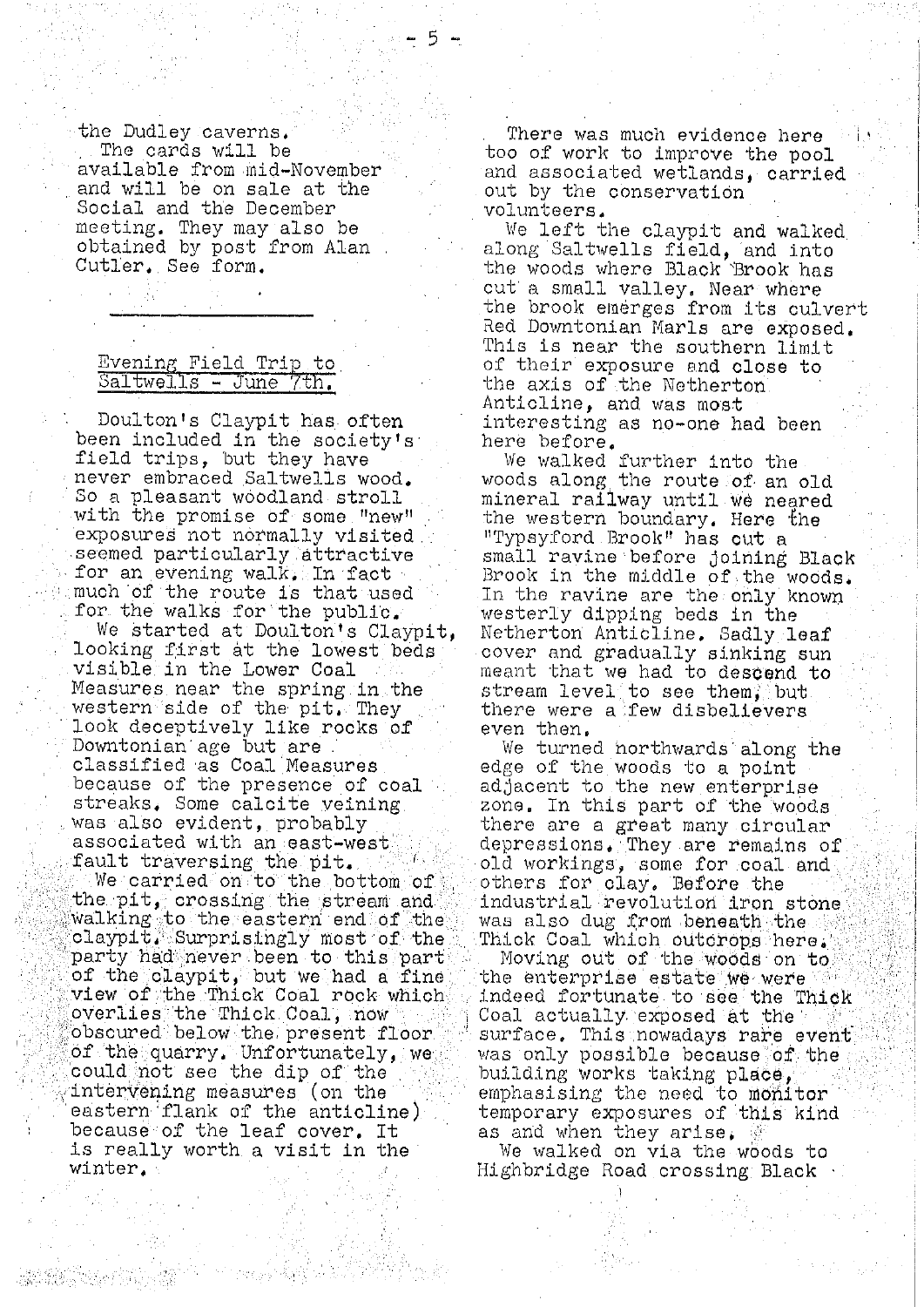example once again to the second of the familiar of the second of the second second second second second second second second second second second second second second second second second second second second second secon tramway section adjacent<br>to the reservoir. Here Upper Ludlow Shales are . Telephone Kingswinford 4916. rocks of the anticline. By now the light was beginning to fade, so we entitled and the Editor, returned to pass 'Doulton's Sheila Pitts, Claypit on the way back Claypit on the way back and the Pear Orchard,<br>
to the car park at the Northway Farm,<br>
Saltwells Inn.

 $\hat{\sigma}$  and  $\hat{\sigma}$ 

27 Fairlawn Drive,<br>Kingswinford, West Midlands Dy6 9PE,<br>Telephone Kingswinford 4916.

Tewkesbury, Glos. GL20, BRG. Telephone Tewkesbury 298543.

Hon, Secretary,' Paul Shilston, 16 St.Nicholas Gardens, Telephone. 021-549-3603..

Programme Secretary, Anne Harrison, 15 Duncombe Grove, Harborne, Birmingham BIG, Telephone 021-429-1818.

Xiring (

Committee dates:- Nov.8th Birmingham B38  $8TW.$  (1)  $\frac{1}{2}$  and  $\frac{1}{2}$  and  $\frac{1}{2}$   $\frac{1}{2}$  and  $\frac{1}{2}$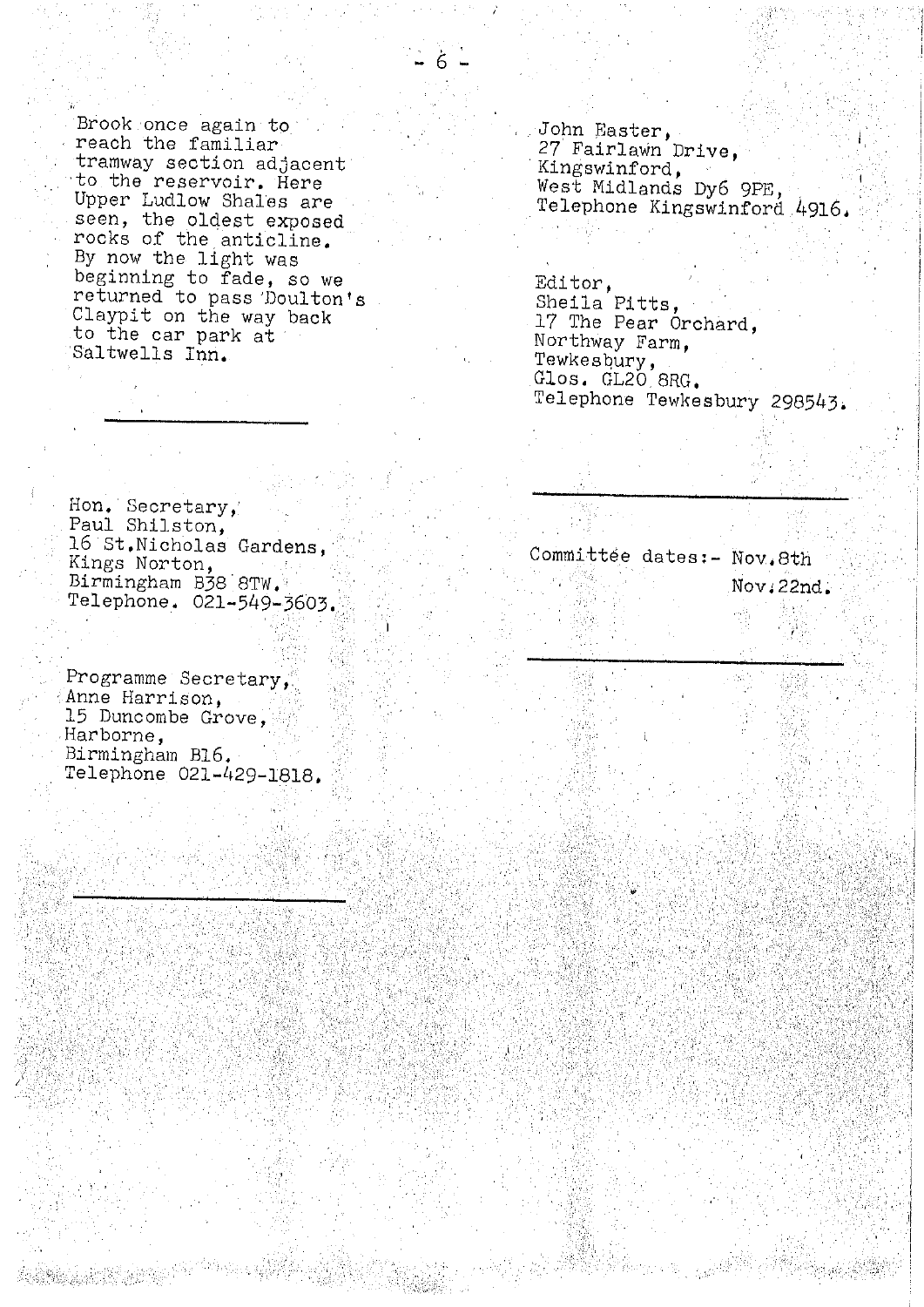## Evening Courses 1982-3 ,

- 1) Petrography. An introduction to rocks under the *microscope. Dr.R,A.Ixer, at* Birmingham University, Geology Dept. 20 meetings, Wed.7.30pm.beginning Oct.6th £14.
- 2) Introduction to Geomorpholo Mary Cochrane. 20 meetings, Tues. 7.30pm.Beginning Jan.25th, At Museum and Art Gallery, St. James Rd.Dudley, £14.

# Other Courses and Holidays.

- 1) Geology of Shetlands. July 2-9th 1983. About £100. excluding travel to Shetlands. Deposit £15 to G.A.Metcalfe, 42,Aberdour Rd. Dunfermline, Fife KY11 4(E.
- 2) <u>Bristol Universit</u> Extramural Dept. 32,Tyndall's Park Rd. Bristol BS8 1HR.
- *a) Forest of Dean.Oct.9-10th.* £7.80.Based Coleford. G82 F06 *Si.*
- b) Purbeck. Oct. 29-31st. £9.10 D82 GUi SJ.
- c) Mendip.Oct.17. $\pounds4$ . Based
- Stratton on Fosse.S82 1)06 SJ, d) <sup>M</sup> endlps.Nov.l3th. £4. Based Burrington.A82 D05 SJ.

## Geo-Supplies.

16D Station Rd.Chapeltown, *Sheffield 830 4XH.* Telephone 0742-461093.

A most interesting catalogue has been received, of books, instruments and maps, far too detailed to summarise usefully. Members may read it or send for their own.

# Malvern Geological Teaching Trail.

Five localities have been cleaned and will form the basis of a guide to be produced shortly. Work has been *carried* out on:- Gullet Quarry, SO 761381. Gullet Wood Quarry, 30 760380. Hollybush Quarry, S0760371. Hollybush Road Cutting,S0756368. Whiteleaved Oak Quarry, 50762338.

## City Museum and Art Gallery, Stoke on Trent.

Open Mon. - Sat. 10.30 - 17.00 and until 20.00 on Weds. This museum won the Museum of the Year award for 1982, and was newly opened in June 1981. It is the largest museum to be built in the provinces in recent years. It has a geology and natural history section, art including glass, silver and ceramics. Entrance is free, and it has a cafe and bar.

South Kensington Lectures in Geology,

Geological Museum. Flett lecture theatre. Free. Morning and afternoon sessions.

- 1) Nov. 20th 11am. -4. 30pm. Fossil Environments.
- 2) Jan.15th.Volcanism.
- 3) Nar.5th.Deep Geology of Britain.

In the summer of 1983 the Natural History Museum will stage an exhibition to mark the centenary of the eruption of Krakatoa.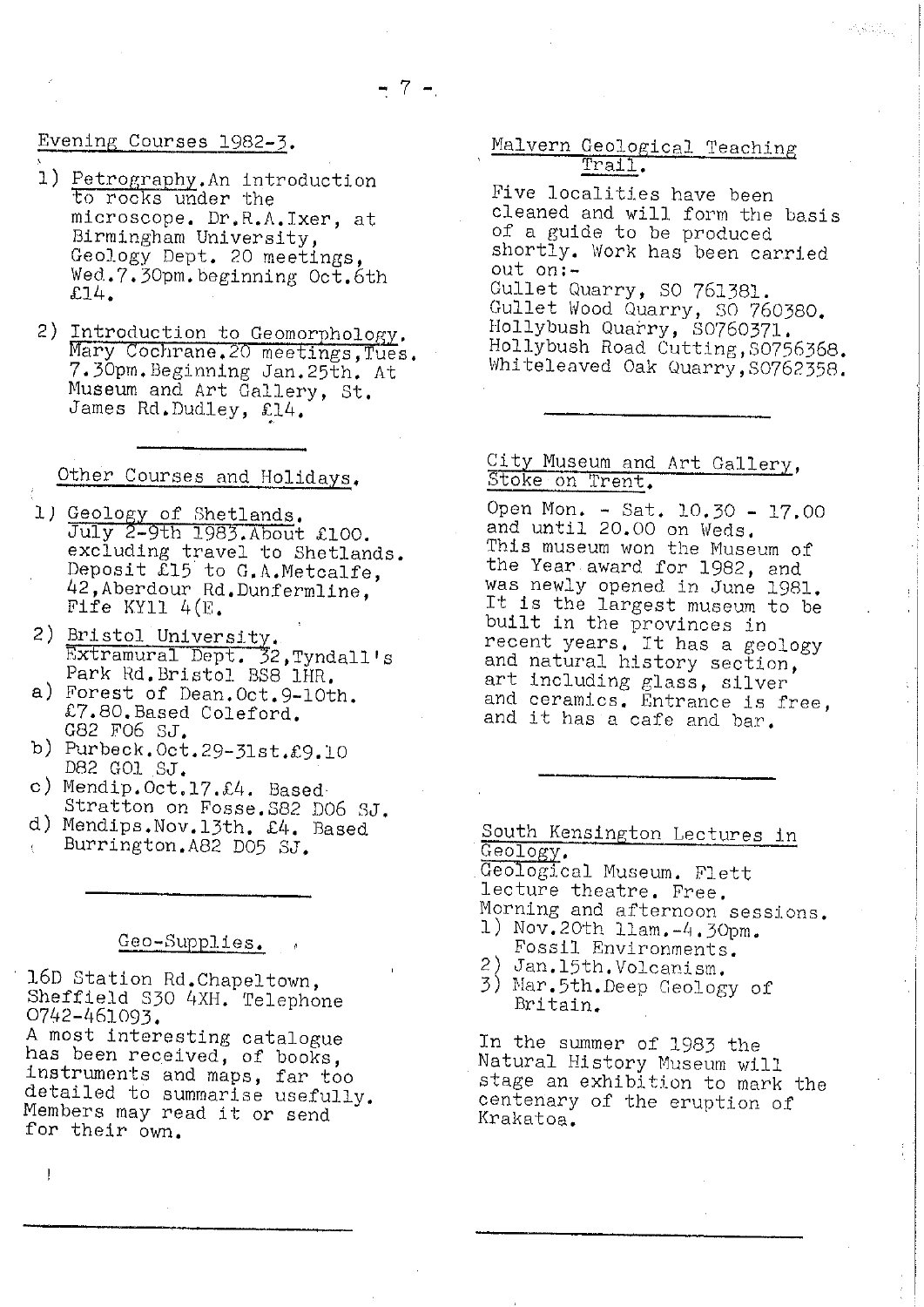